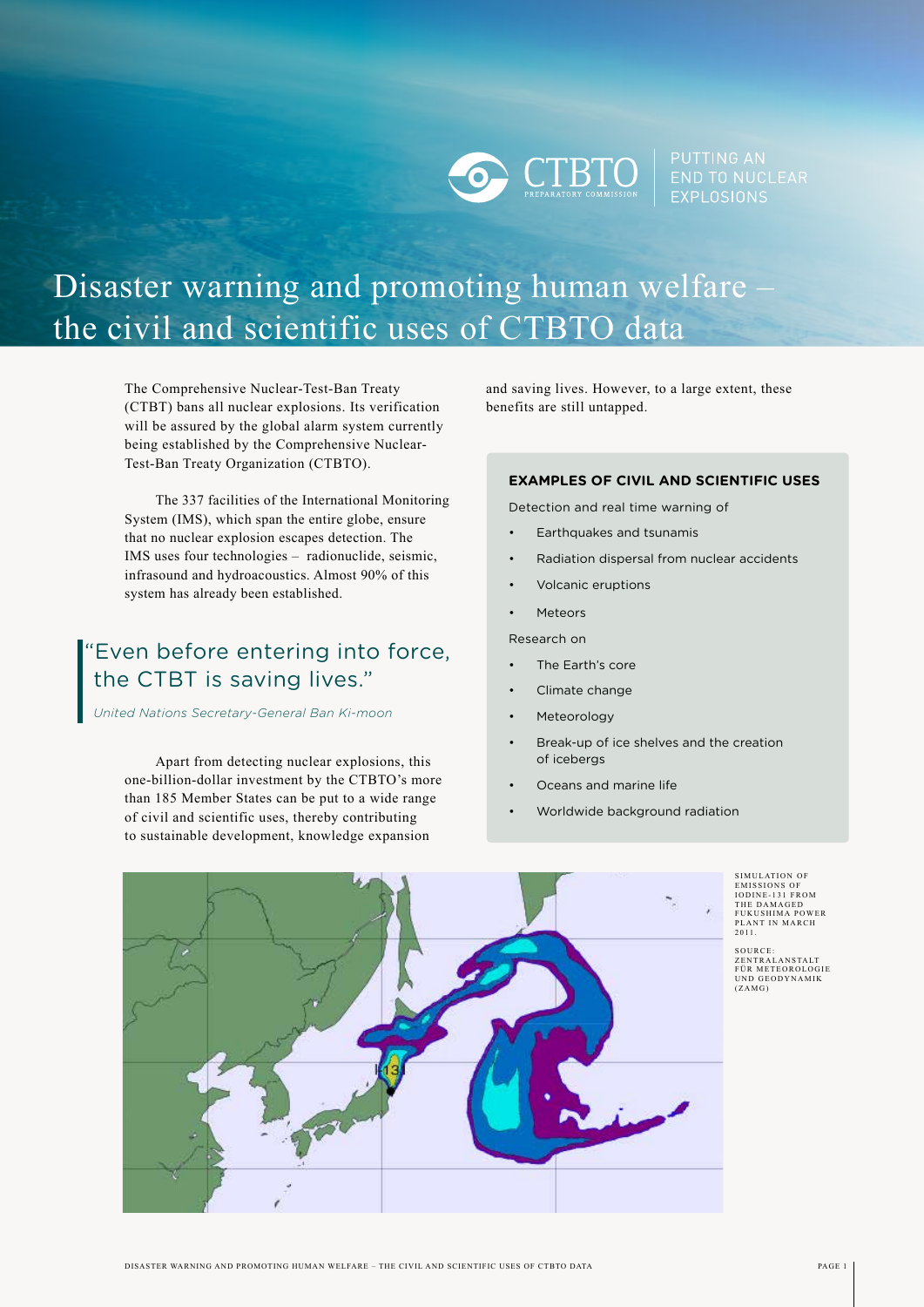

THE TAKASAKI RADIONUCLIDE STATION, LOCATED AROUND 250 KILOMETRES<br>FROM FUKUSHIMA, JAPAN, WAS THE FIRST TO DETECT RADIOACTIVITY FROM THE<br>STRICKEN POWER PLANT.



RADIONUCLIDE STATIONS CAPTURE AIRBORNE PARTICLES FOR ANALYSIS TO IDENTIFY THE RADIOACTIVE ELEMENTS, OR RADIONUCLIDES, THEY CONTAIN.

# **Radionuclide Technology**

Number of facilities: *80 (half of them capable of detecting noble-gases) + 16 laboratories*

Verification function: *Detects radioactive particles and radioactive noble gases from nuclear explosions*

#### **The Fukushima power plant accident**

Just one day after the 11 March 2011 Japan disaster, the IMS started detecting radioactive particles, such as iodine-131 and caesium-137, emitted by the damaged Fukushima power plant. The Takasaki station (Tokyo, Japan) – located around 250 km from Fukushima – was the first to pick up the radionuclides. The radioactive cloud was then detected by an increasing number of IMS stations as it travelled first to Russia and the United States before dispersing across the northern hemisphere and later around the entire globe.

While the levels detected were far below those that would impact human health, the IMS demonstrated its ability to track radiation from nuclear accidents quickly and accurately. Furthermore, dispersion was predicted correctly using atmospheric transport modelling, the method by which the travel

path of a given radionuclide is calculated either forwards or backwards, using meteorological data.

On the basis of these data, CTBTO Member States were able to provide reliable information to concerned populations. The Fukushima accident also led to intensified cooperation between the CTBTO and other relevant international organizations such as the International Atomic Energy Agency (IAEA), the World Health Organization (WHO) and the World Meteorological Organization (WMO).

- Providing critical information on nuclear accidents, including measurements of radioactivity and the prediction of the dispersion of radioactive material;
- Using meteorological studies to identify the dispersion of airborne pollutants and global air mass movements;
- Contributing to climate change research by providing sample archives for historical studies of pollutants and microorganisms;
- Researching worldwide background radiation levels.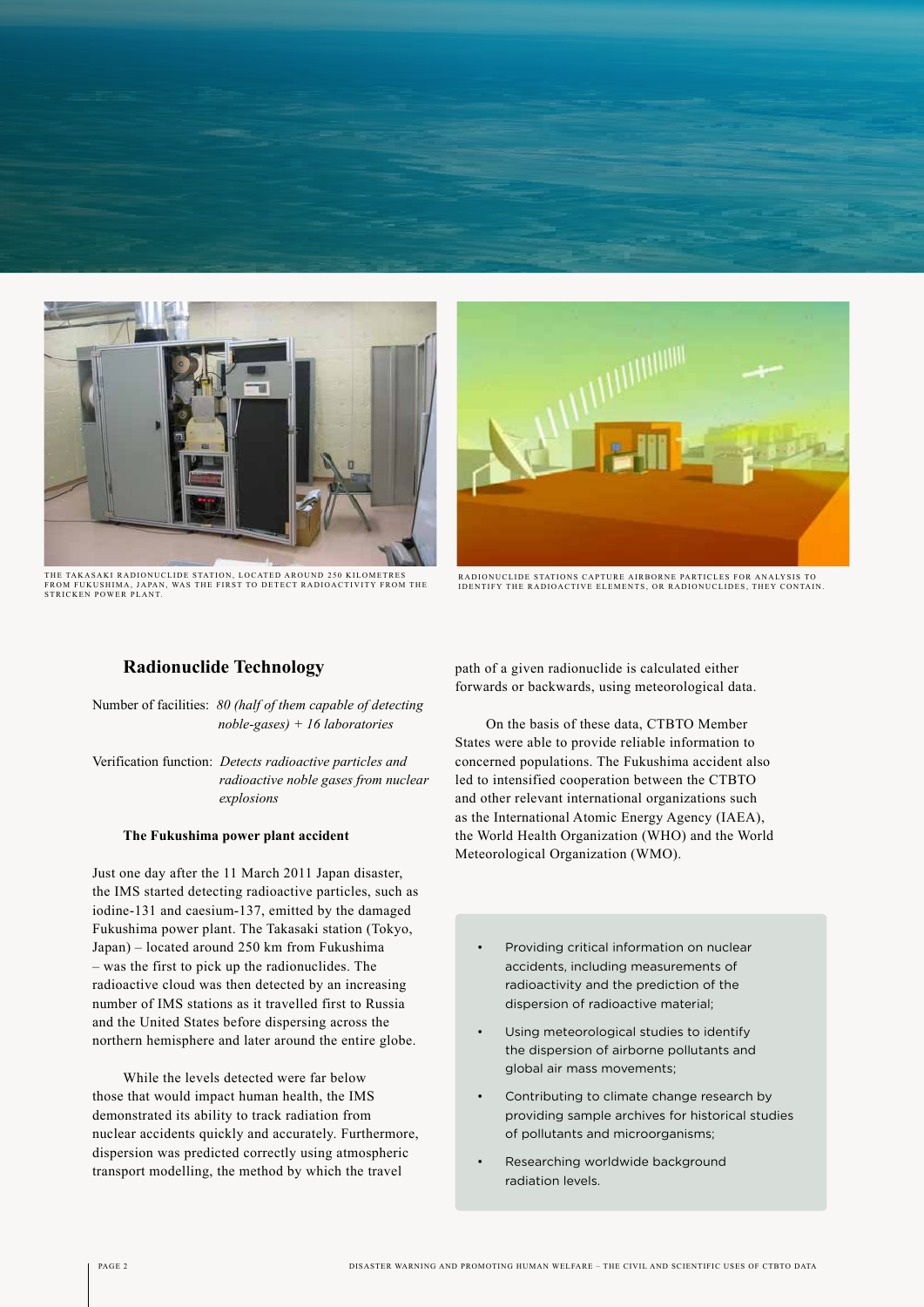

COMPARISON OF THE REVIEWED EVENT BULLETIN EVENT LOCATIONS FOR THE 6 ANNOUNCED DPRK TESTS FROM 2006 TO 2017 AND THE CORRESPONDING SEISMIC<br>SIGNALS IN AKTYUBINSK, KAZAKHSTAN, PLOTTED TO THE SAME SCALE.



SEISMIC STATIONS MEASURE SHOCKWAVES GENERATED BY A SEISMIC EVENT<br>- EARTHQUAKE OR EXPLOSION - THAT TRAVELS THROUGH THE EARTH. THIS<br>ENABLES THE QUICK IDENTIFICATION OF THE LOCATION, STRENGTH AND NATURE<br>OF A SEISMIC EVENT.

# **Seismic Technology**

*Number of facilities: 170 stations*

*Verification function: Detects shock waves from nuclear explosions travelling through the Earth*

#### **Tsunami warning**

Following the catastrophic earthquake and tsunami off the coast of Sumatra, Indonesia, in December 2004, the CTBTO was mandated to provide monitoring data from its seismic and hydroacoustic stations directly to tsunami warning centres. During a test period, these centres received real-time continuous data which they confirmed improved their ability to identify potentially tsunami-generating earthquakes and to issue timely warnings. The CTBTO has concluded formal tsunami arrangements with 17 countries.

During the signing ceremony of the tsunami warning arrangement with Japan in August 2008, former Ambassador Yukiya Amano, who signed on behalf of his government, expressed his confidence that the CTBT's verification data "… will help save many lives in the case of a tsunami." This was confirmed by Japanese authorities who stated that during the March 2011 earthquake and tsunami,

IMS data helped them issue timely warnings, thus allowing many people to escape to higher ground.

#### **Determining the time of plane crashes**

If a large, heavy aircraft crashes, it causes seismic signals equivalent to small magnitude earthquakes that can be picked up by IMS seismic stations. The exact time of the impact of the Pan Am Boeing 747 near the Scottish town of Lockerbie in 1988 or the crash of a Swiss Air MD11 near Halifax, Canada, in 1998 could only be verified accurately by using seismic data.

- Rapidly acquiring and disseminating data on earthquakes, in particular on potentially tsunami-generating earthquakes, to assist disaster management and response efforts;
- Accurately reporting on the location and magnitude of earthquakes to improve earthquake hazard estimations:
- Enhancing research on the Earth's structure;
- Assisting in plane crash investigation by providing precise data on the time of the crash.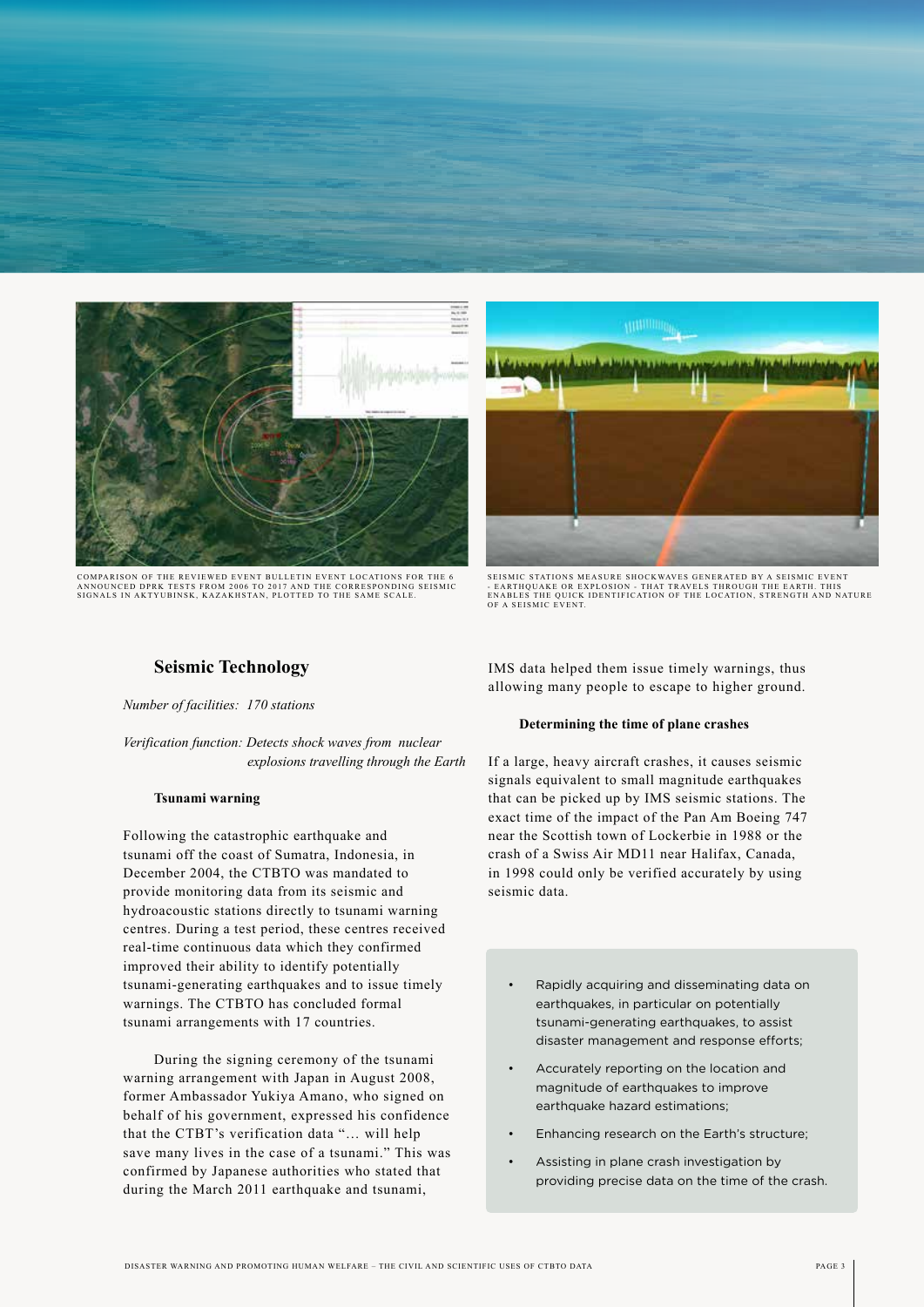

LARGE PARTS OF EUROPEAN AIRSPACE WERE CLOSED FOR SEVERAL DAYS DUE TO<br>THE SPRING 2010 ERUPTION OF THE ICELANDIC VOLCANO EYJAFJALLAJOKULL.



IN FRASONIC SENSORS MEASURE MICROPRESSURE CHANGES IN THE ATMOSPHERE<br>WHICH ARE GENERATED BY THE RROBAGATION OF INERASONIC WAVES - VERY LOW WHICH ARE GENERATED BY THE PROPAGATION OF INFRASONIC WAVES – VERY LOW<br>FREQUENCY WAVES THAT CAN BE CAUSED BY NUCLEAR EXPLOSIONS.

# **Infrasound Technology**

*Number of facilities: 60 stations*

*Verification function: Detects low-frequency sound waves in the atmosphere generated by nuclear explosions*

Infrasound technology has the potential to make civil aviation safer. Large ash plumes caused by volcanic eruptions can make jet engines malfunction or even stall completely.

In spring 2010, the airspace over many parts of Europe was closed due to the eruption of the Icelandic volcano Eyjafjallajokull. Many of the world's 600 active volcanoes are in the direct vicinity of muchfrequented air routes and can render the airspace hazardous in a matter of minutes. IMS infrasound stations can detect the ultra-low frequency sound waves emitted by volcano eruptions and help provide warnings in real-time.

When a meteor exploded over Russia's Ural mountains on 15 February 2013, the blast was detected by 20 IMS infrasound stations, one of them 15,000 km away in Antarctica. The infrasound data can help scientists learn more about the altitude, energy released and how the meteor broke up.



A VISUAL REPRESENTATION OF THE INFRASOUND SIGNALS RECORDED BY THE IMS<br>STATION IN KAZAKHSTAN AND THE CORRESPONDING WAVE PARAMETERS COMPUTED<br>BY THE IDC FOR THE 15 FEBRUARY 2013 FIREBALL.

- Detecting volcanic explosions and the presence of volcanic ash clouds to assist in aviation safety;
- Detecting a range of man-made and natural events on the Earth's surface, including chemical explosions, meteoroids entering the atmosphere, severe storm systems and aurorae;
- Contributing to climate change research by studying meteorological phenomena;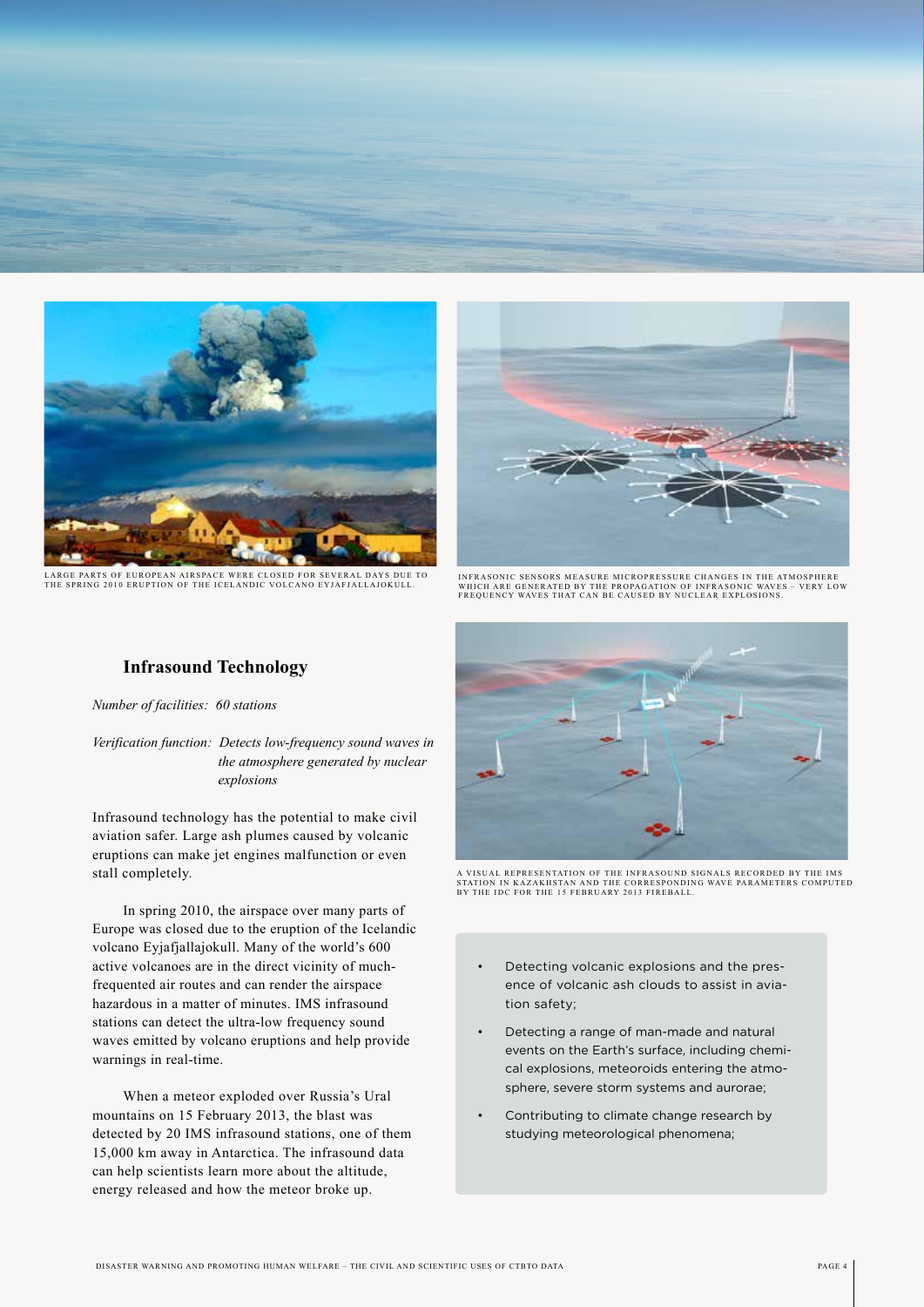

HYDROPHONES – UNDERWATER MICROPHONES – ALONG WITH BUOYS TO KEEP<br>THEM AT A CERTAIN DEPTH, ARE BEING DEPLOYED INTO THE SEA.



UNDERWATER HYDROPHONE SENSORS MONITOR THE OCEANS FOR UNDERWATER EXPLOSIONS. A SMALL NUMBER OF STATIONS SUFFICE AS WATER IS AN EFFICIENT<br>CONDUCTOR OF ACOUSTIC ENERGY OVER LARGE DISTANCES.

# **Hydroacoustic Technology**

*Number of facilities: 11 stations*

*Verification function: Detects acoustic energy generated by an underwater nuclear explosion*

Hydroacoustic stations also play a role in tsunami warnings. Depending on a tsunami's amplitude and origin, they may detect its pressure wave and help tsunami warning centres – together with the seismic data – to issue timely warnings. In the case of the 11 March 2011 tsunami in Japan, the hydroacoustic station on Wake Island (USA) helped track the wave as it progressed across the Pacific Ocean.

By warning of underwater volcanic eruptions, hydroacoustic stations could further bring the same security benefits to maritime traffic as infrasound stations to air traffic.

In addition, the hydroacoustic network has a number of climate-related applications, such as improving weather prediction and estimates based on ocean temperatures or helping to analyze the migration patterns of whale populations. In fact in 2021, CTBTO's technology in the Indian Ocean led to the discovery of a new colony of pygmy blue whales, which have eluded discovery for decades despite their massive size.



IT TAKES ONLY SECONDS FROM THE TIME AN EVENT IS RECORDED UNTIL THE<br>SIGNAL REACHES CTBTO HEADQUARTERS IN VIENNA.

- Rapidly acquiring and disseminating data on tsunamis;
- Improving shipping safety through the monitoring of underwater volcanic explosions;
- Supporting research on ocean processes, leading to better weather prediction and climate change estimates;
- Researching marine life;
- Monitoring ice shelf break-up and the creation of large icebergs.